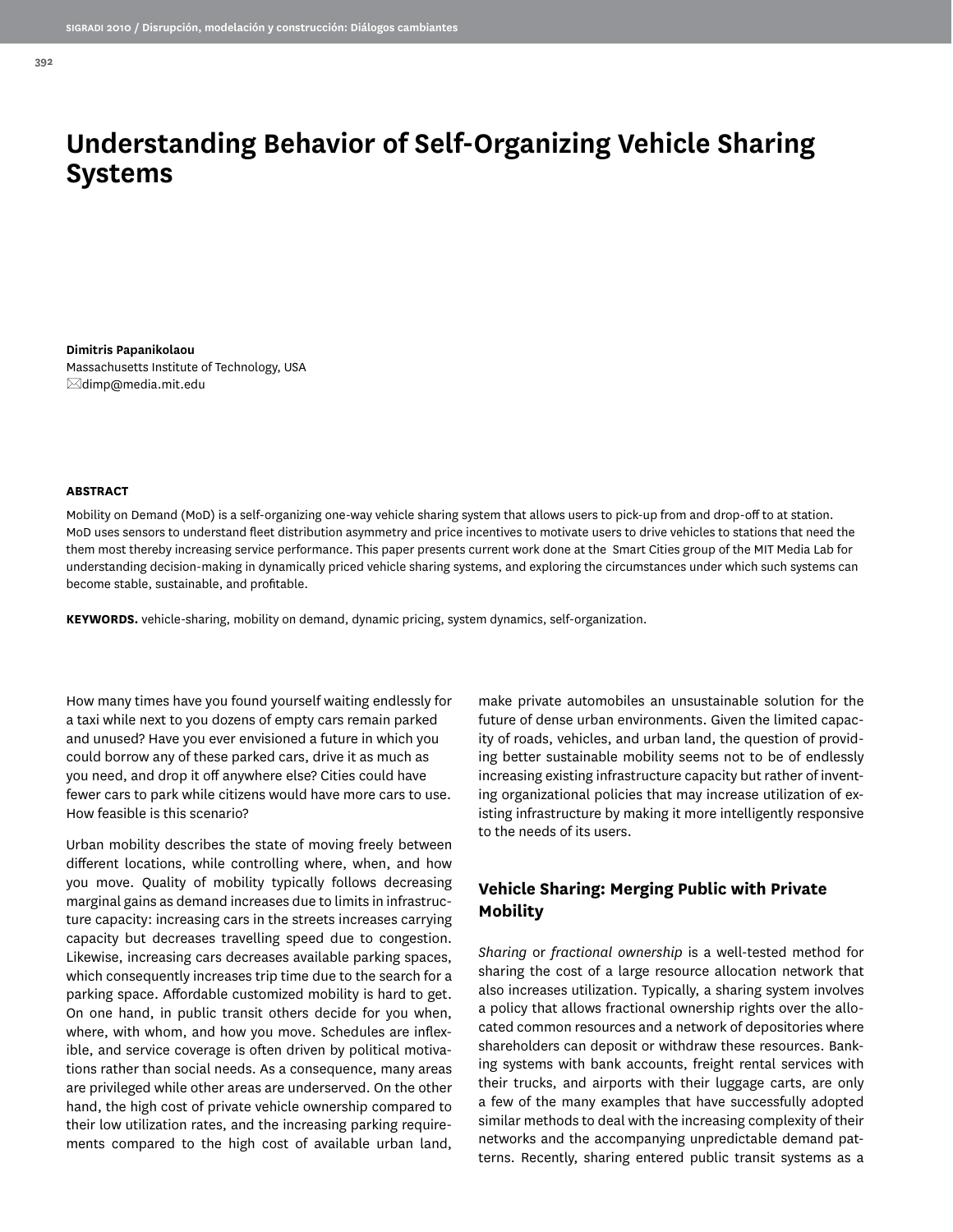complementary way to provide customized personal mobility in the form of one-way bike sharing programs, while one-way car sharing is just about to start. One-way vehicle sharing systems utilize a decentralized network of parking stations and a fleet of shared vehicles. Users can pick up a vehicle from any station and drop it off at any other station without having to return the vehicle back to the place of origin.

However, sharing has drawbacks too. Lack of cooperation and selfish individual behavior undermine sustainable welfare in sharing systems. For example, in vehicle sharing since departures and arrivals vary randomly in stations, eventually all vehicles end at the stations with no demand. Vehicles need to constantly return to the stations where demand accumulates to maintain service levels. While it is possible to centrally monitor bikes and periodically redistribute them with trucks, this is clearly not a viable solution for larger vehicles such as cars. Not only it is difficult to move cars by trucks but furthermore it is highly complex to plan and expensive to operate: either the fleet needs to be too large or the redistributions need to be too frequent. As a consequence, current vehicle sharing systems end up wasting more resources in order to sustain their performance than the value of the service they provide.

#### **Mobility on Demand: A Self-regulating Vehicle Sharing System**

Incentive-based strategies such as dynamic pricing have been successfully employed in decentralized resource allocation networks with limited capacity as a means to create feedback mechanisms to regulate demand patterns: congestion pricing zones, smart grids of renewable energy resources, e-bay or Amazon style online auctions, and carbon trading programs are just few of the many successful examples.

The Smart Cities group of the MIT Media Lab has been developing Mobility on Demand (MoD), a self-organizing sharing system of electric vehicles that uses sensors to understand fleet distribution asymmetry and dynamic pricing as a feedback policy to smooth demand imbalances (Mitchell, 2010, 131). Such a policy incentivates users to drive vehicles to stations that most need them while discouraging users to drive vehicles to stations that do not need them. Each station determines a pick-up and a drop-off price component based on its inventory change rate, which are then added to the standard trip price as a negative or positive discount (Papanikolaou, 2010). Therefore, some drop-off stations can charge higher prices while other drop-off stations may even pay back money to the users (Fig. 1). Continuous redistribution ensures minimum fleet size and maximum level of service. There are no trucks, or employees involved in the fleet redistribution, just users.

While most of existing work has been focused on exploring dynamic pricing as a means to regulate demand and supply in vehicle sharing systems, understanding the efficiency limits of such policies in which they can indeed become instruments

for creating smart, sustainable, vehicle sharing systems remains an open question. In this work we focus on understanding how users make decisions in dynamically priced mobility systems, under which circumstances their actions may make up a self-regulating economy, and how this economy dynamically behaves based on a given demand pattern. Is there a pricing policy that can make a one-way vehicle sharing system self-sustaining?

### **A Market Economy of Trips**

Dynamically priced MoD systems are in essence market economies of trips: mobility implies a form of temporal ownership rights to both a vehicle and a parking space and as such, each right can be exchanged for value in a market. Markets constitute remarkable mechanisms for efficiently allocating scarce resources between buyers and sellers through price competition. In equilibrium, the price of exchanged resources matches demand with supply in a way that each side gets what it is willing to pay for. In a dynamically priced MoD system users would make decisions in order to minimize their total trip cost compared to the average cost of transportation in their city. Total trip cost in MoD consists of the standard fare per mile, the parking discount rate, and the forgone time value. To understand how the first two prices are determined we must describe MoD as a conjunction of two distinct markets: a *mobility options market*, and a *parking rights market*.



*Figure 1. Trip value depends on pick-up and drop-off stations*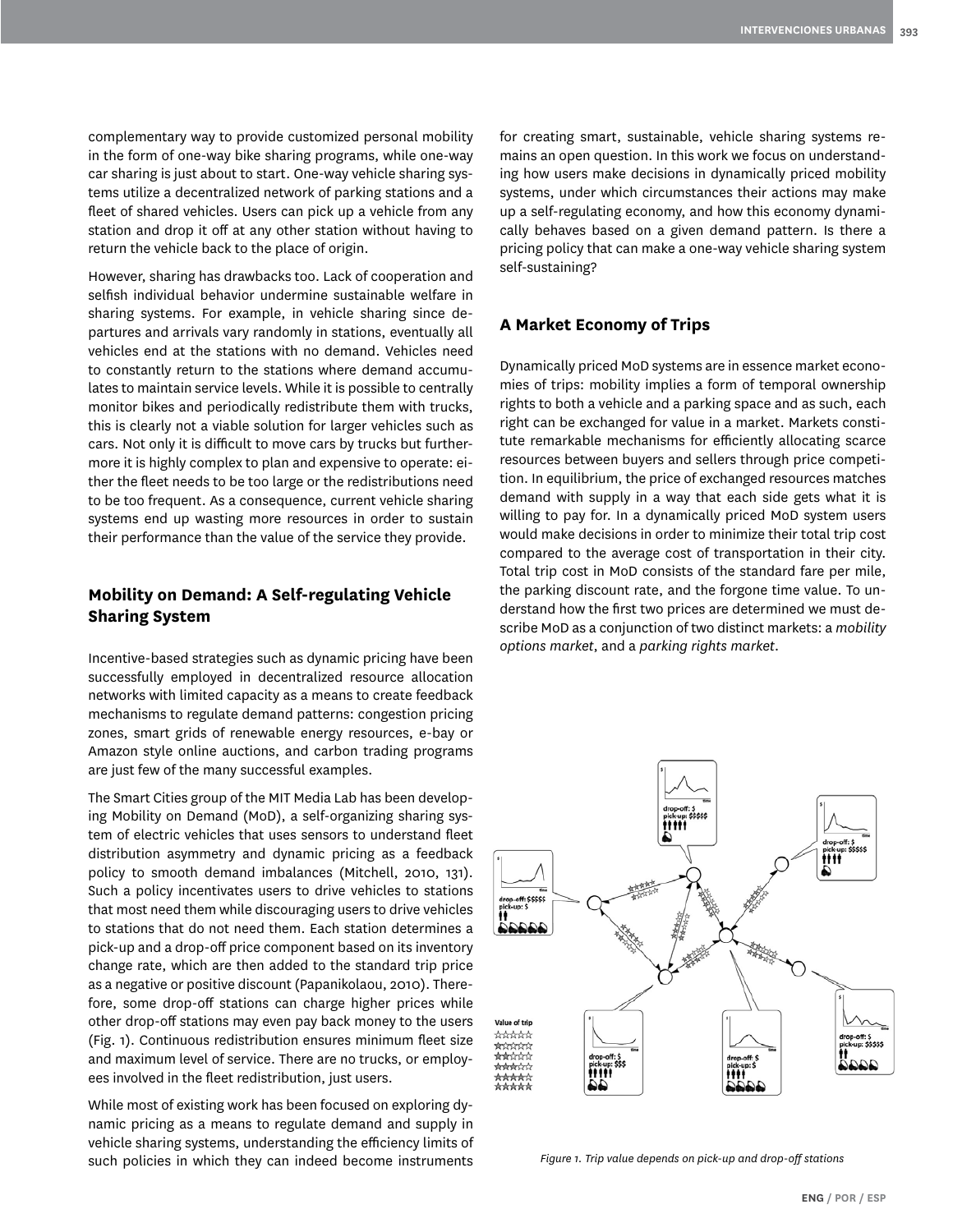**394**

The task of the mobility options market is to determine how various urban mobility options (e.g. cars, taxis, buses, trains, trams, walking, etc.) are priced based on their traveling speeds and the relative value of time. In a competitive mobility options market, price per mile would compensate for time value forgone and therefore fast options would cost more than slow options, relative to their speed ratios. All options together make up the average cost of transportation. Different users would evaluate differently each mobility option based on their own perceived value of time.

The task of the parking rights market is to determine the parking discount rate. On one side are users, and on the other side are stations; users buy parking rights from the stations to pick-up and drop-off a vehicle. The value of a parking right depends on how fast the parking inventory of a particular station changes relative to its current level; this value is then applied as a positive or negative discount to the standard trip fare that someone would pay to arrive to that station (pick-up and drop-off discounts). Parking discounts are calculated as a percentages of the trip fare to ensure that the weight of dynamic pricing is independent from trip length. For example, a user could have a 20% premium to the standard fare if he were driving to a station with low pick-up demand, or a -110% discount to the standard fare if he would be driving to a station with high pick-up demand in which case he would actually receive money back.

How would users make decisions given this pricing context? Each urban trip is inevitably a combination of at least two options (one of which is always walking) and rational users will select the combination which minimizes total trip costs. According to their level of income, different people evaluate differently time. As an example, a user traveling with a MoD system that starts from an origin O, and ends to a final destination D, will select another in-between drop-off station Q if the total trip price from O to Q with m (including parking discount) plus the trip price from Q to D with the average transportation option (ATO) (e.g. bus, taxi, walking, etc.), plus the total associated time delay costs (from O to Q with m, and from Q to D with ATO) are in sum less or equal than the original price from A to B with m plus time cost with m (Fig. 2).

A sustainable, dynamically priced, MoD system would be one that first, is able to deliver the requested level of service and second, receives sufficient funds provided by its overpaying users to reward its underpaying users. To understand the circumstances under which such conditions are possible, we need to see whether there is an equilibrium point in such a market. In game theory, such an equilibrium point is called *Nash equilibrium* and is achieved when there is nothing else to do to improve the payoffs of each party (Dixit, Reiley, & Skeath, 2009, 82). Since at each moment some users will be overpaying and some other users will be underpaying, such that the excess of money from the overpayers matches exactly the demanded reward of the underpayers this is equivalent to saying that the overpayers are buying underpayers' time value. Spatially, this equilibrium solution is defined by a market boundary line that separates the stations in two groups of high payers and low payers; the stations along the market boundary are the ones where dynamic pricing is zero. The solution is determined on how time value (or wealth) is distributed among the users.

Price information is essential for efficient market economies. Users could be informed by the pricing condition and inform other users about their strategic decisions either at the stations or during driving. Smart Cities has been developing a geographically related price information system that effectively communicates price information through an intuitive user interface that employs isometric heat-map displays (Papanikolaou, 2010). Isometric price curves describe areas with the same parking discount rates. It is like an analogy of navigating in a price landscape, climbing from valleys to hills would be expensive, descending from hills to valleys would be rewarding, while traveling through flat areas would be neutral (Fig. 3). In this interface, the market boundary is the isometric curve that splits the landscape into regions with the same but opposite dynamic pricing cash flows.



*Figure 2. Cost-Distance diagram showing price equilibrium between MoD and ATO*



*Figure 3. Interactive heat-map user interface with areas of high/low demand*